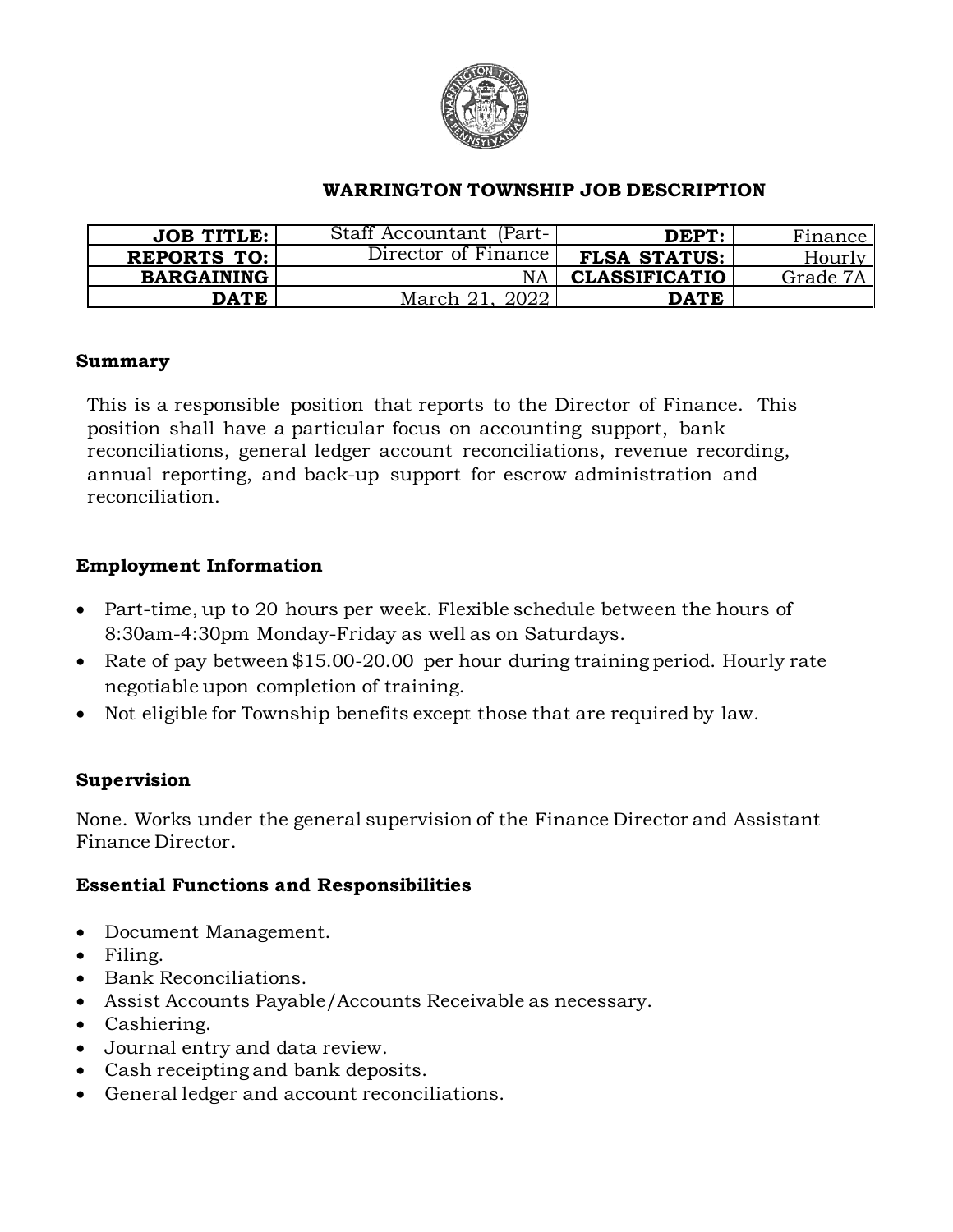- Escrow account reconciliation.
- Invoicing.
- Back-up receptionist.
- Providing back-up support for annual reporting.
- Assisting with assigned special finance projects and budgetary preparation work.
- Other duties as assigned.

## **Qualifications**

- High School diploma required. Associates or Bachelor's degree in Accounting or related field preferred.
- At least one year of Basic Accounting experience required. Government or Non-Profit Accounting experience preferred.
- Prior accounting experience in fund accounting preferred.
- Knowledge of Municipal Government preferred.
- Knowledge and use of Office 365 and Microsoft Teams preferred.
- Knowledge and use of Microsoft Office (Word, Excel, PowerPoint) is required.
- Knowledge and use of accounting software required.
- Must possess a valid Driver's License.
- Must be willing to undergo a background check, driver's license check and drug and alcohol test.

## **Knowledge, Skills and Abilities**

- Knowledge and understanding of financial or municipal accounting, accounts receivable, and accounts payable.
- Ability to understand and analyze complex financial principles and apply them to assigned daily tasks.
- Strong interpersonal and communication skills; proven experience expressing ideas effectively, both orally and in writing, in the English language.
- Ability to research, write and edit statistical, financial and factual information.
- Ability to exercise good judgment when resolving conflicts.
- Ability and willingness to learn new concepts and ideas related to local government.
- Ability to promote and establish effective working relationships.
- Be willing to work in a fast-paced environment and partner with different teams.
- A great communicator with focus and attention to detail.
- Problem solver.
- While this position does not have direct contact with the public, the individual should be able to maintain a positive public service attitude, if ever asked to assist the front lobby receptionist.
- Possess the ability to pay close attention to details and have a high level of accuracy on all assignments.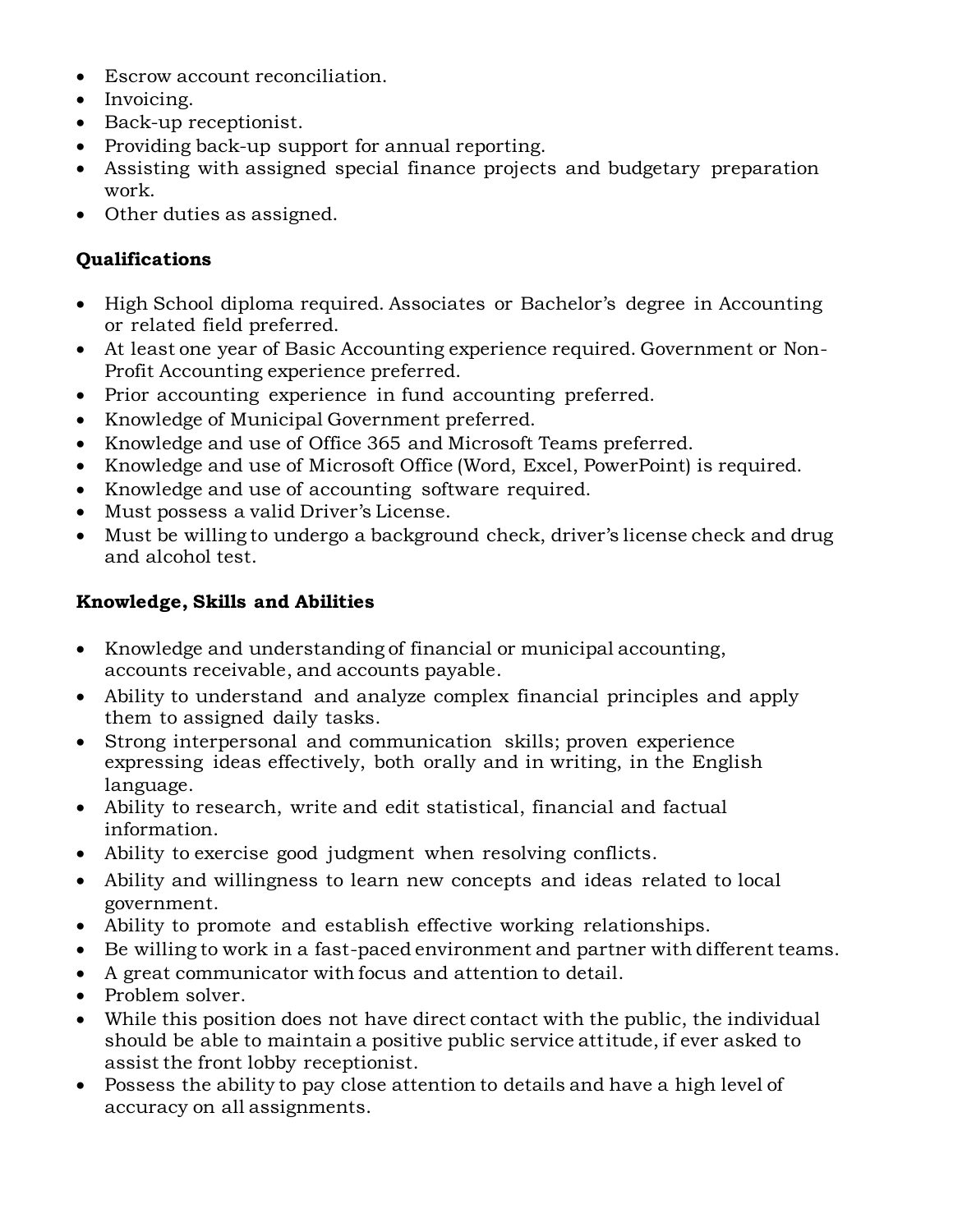- Excellent self-starter and organizational skills.
- Has the ability to prioritize and schedule workload appropriately to meet deadlines.
- Is punctual and maintains regular attendance at work.
- Has the ability to focus in a very busy office with many distractions.
- Has the ability to work independently with little supervision.
- Is competent in the use Office 365 and Microsoft Teams (preferred).

### **Work Environment**

This job generally operates in a professional office setting in a quiet environment but sometimes work may be performed outside of the office or in a public meeting setting, which may result in excess noise levels, at times. This role routinely uses standard office equipment such as computers, phones, photocopiers, filing cabinets, fax machines and other related office equipment.

# **Physical Demands**

The physical demands described here are representative of those that must be met by an employee to perform successfully the essential functions of this job. Reasonable accommodations may be made to enable individuals with disabilities to perform the essential functions.

- Frequently required to talk and hear.
- Specific vision abilities required by this job include close vision and the ability to adjust focus.
- To function in activities involving walking, bending, stooping, lifting, reaching above shoulder, climbing stairs, and driving a vehicle.
- Frequently required to sit for up to 4-8 hours, stand for up to 2-8 hours, walk for up to 2-8 hours and drive for up to 1-2 hours per workday.
- To lift, move and carry up to 25 lbs.
- To speak and write English fluently.
- Ability to use both the right and left hand for repetitive actions, firm grasping of tools, equipment, and objects.
- The employee is occasionally required to use hands to hold or feel objects, tools or controls and reach with hands and arms.

# **Other Duties**

Please note this job description is not designed to cover or contain a comprehensive listing of activities, duties or responsibilities that are required of the employee for this job. Duties, responsibilities and activities may change at any time with or without notice.